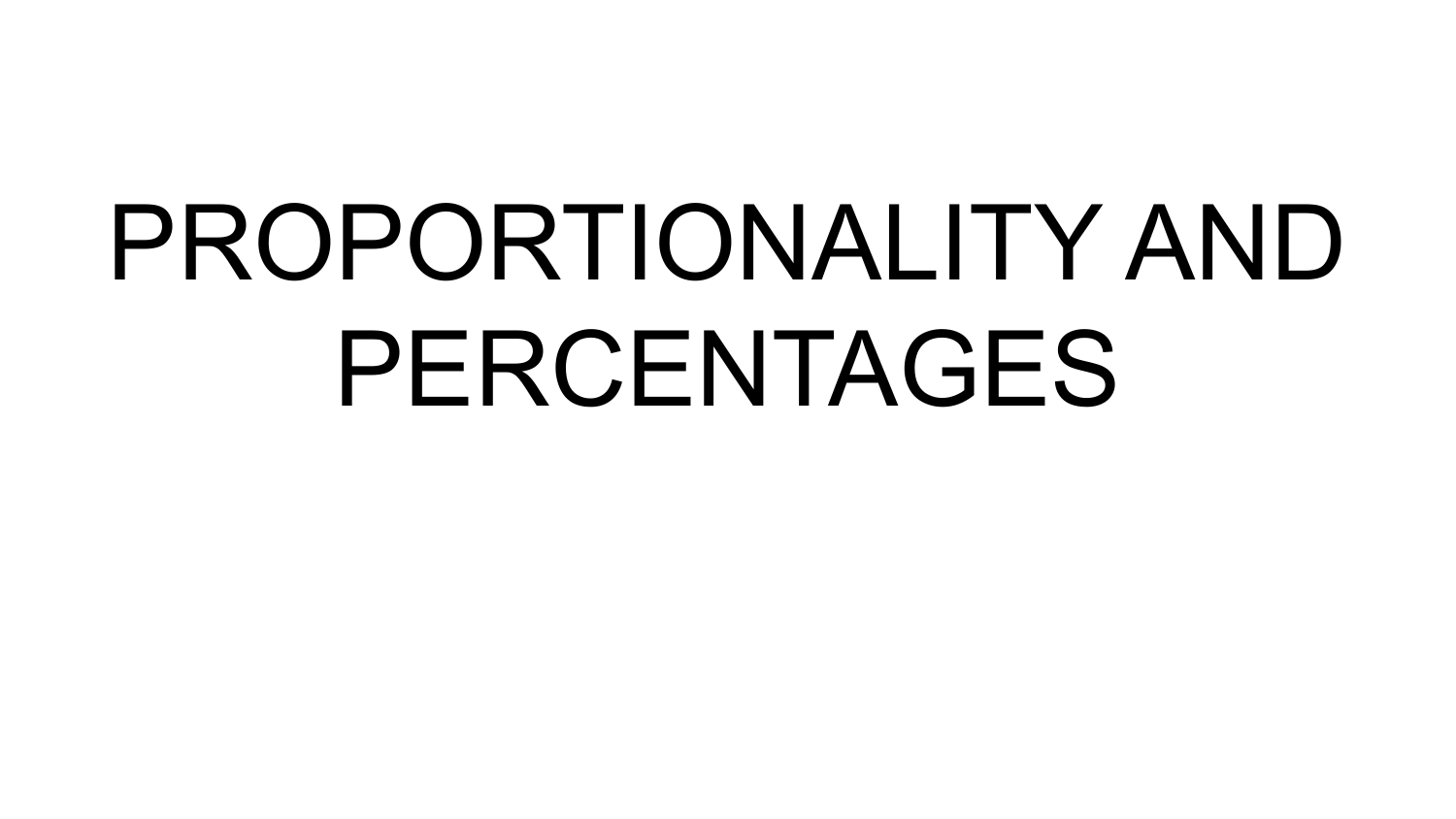#### VOCABULARY

 $DIRECTLY PROPORTIONAL \rightarrow Directionente proportional$  $INVERSELY PROPORTIONAL \rightarrow Inversion$  $MAGNITUDE \rightarrow Magnitud$  $UNIT \rightarrow Unidad$ CROSS-MULITPLICATION → Multiplicación en cruz  $LINE-MULTIPLICATION \rightarrow Multiplicación en línea$  $PERCENTAGE \rightarrow Porcentaje$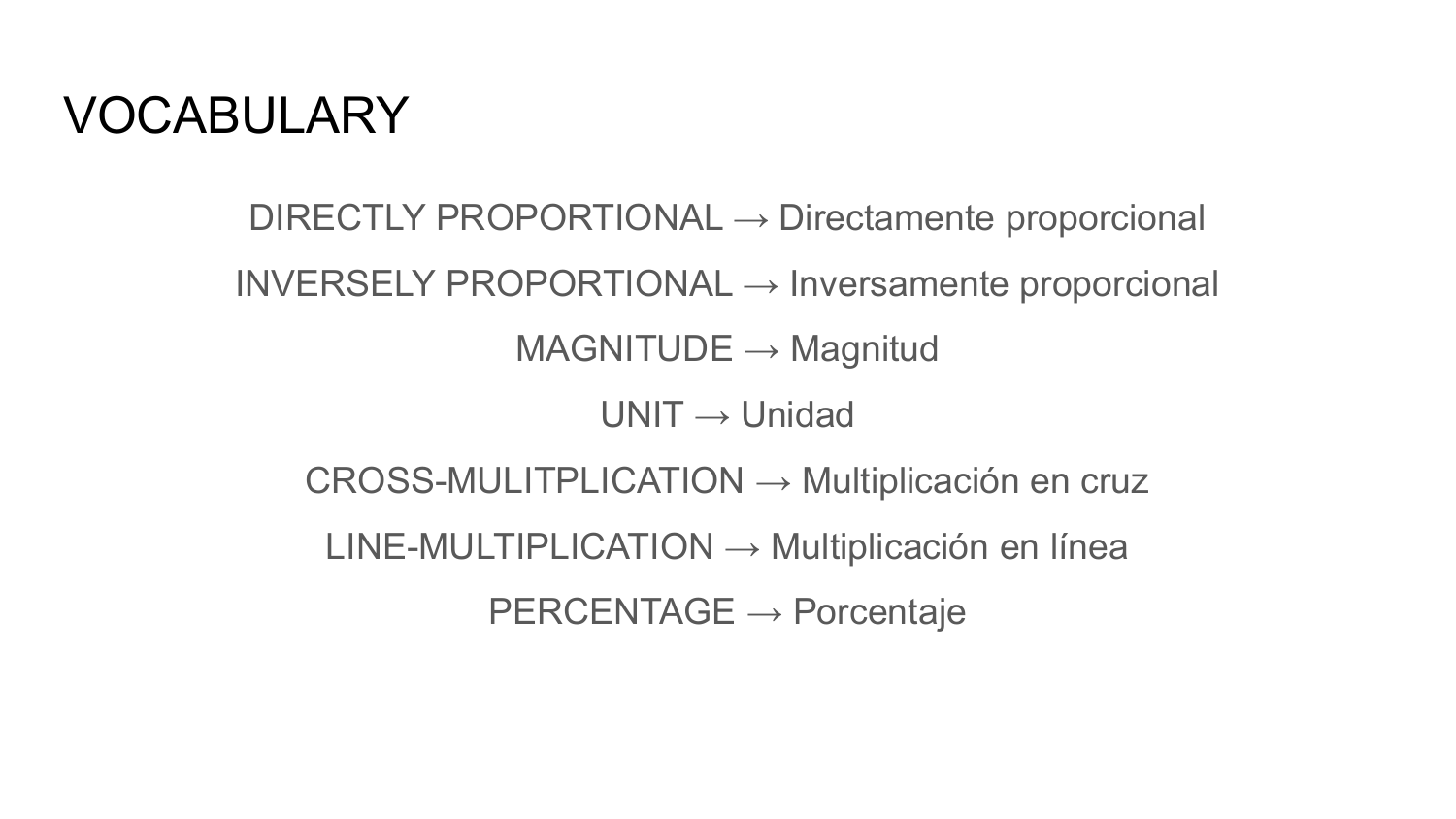#### COMMON MAGNITUDES and UNITS

| <b>MAGNITUDE</b>       | <b>UNIT</b>                            |  |
|------------------------|----------------------------------------|--|
| <b>WEIGHT</b>          | gram, kilogram,                        |  |
| <b>COST</b>            | euros, cent,                           |  |
| <b>SPEED</b>           | kilometre/hour, metre/hour,            |  |
| TIME                   | moth, week, day, hour, minute, second, |  |
| <b>DISTANCE/LENGTH</b> | metre, centimetre,                     |  |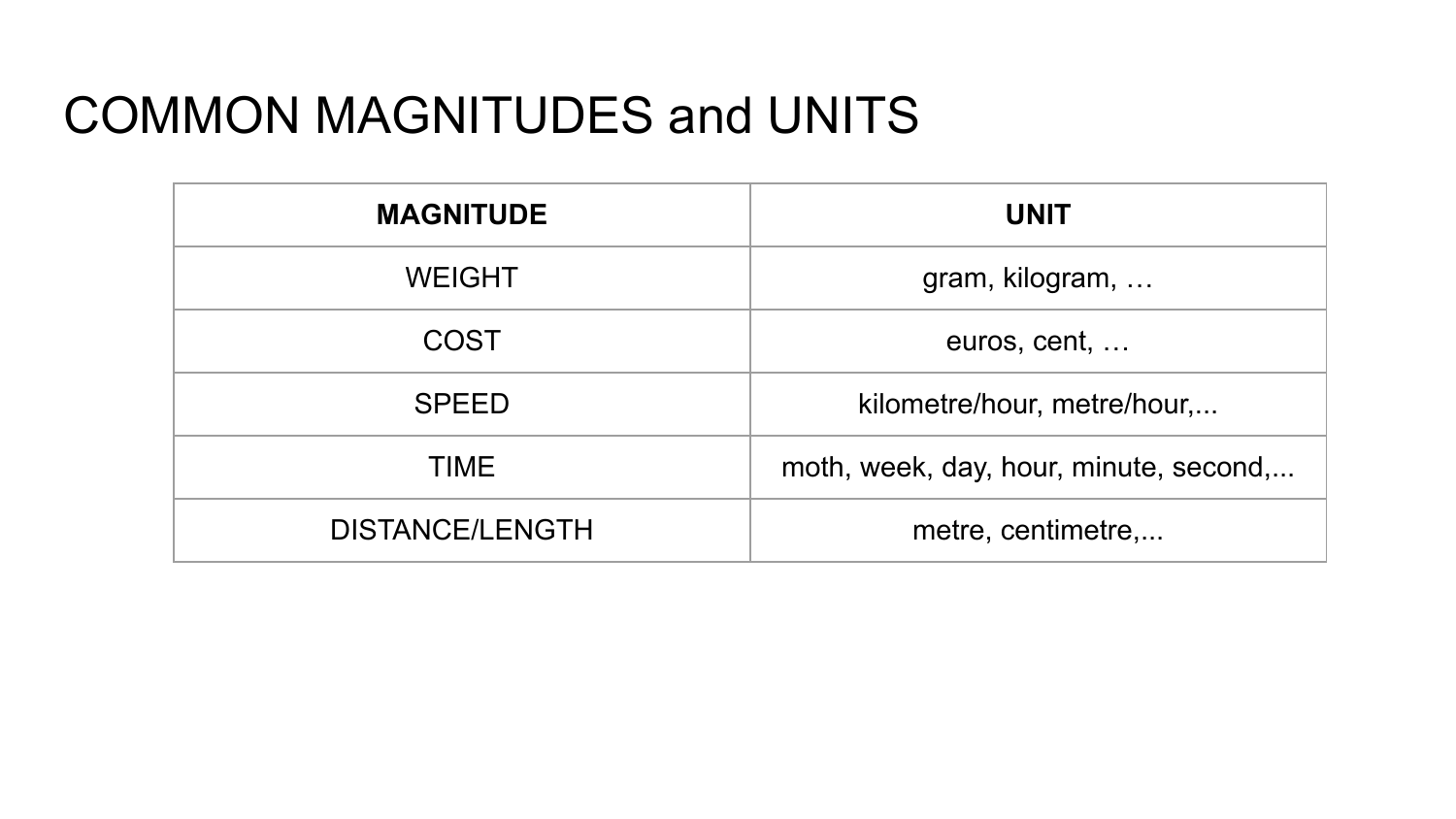#### **THEORY**

- 1) Put magnitudes and units 1) Put magnitudes and units
- 2) Put dates 2) Put dates
- 3) Put D 3) Put I
- 4) Do cross-multiplication 4) Do line-multiplication

#### **Problems of direct proportion Inversely proportional problems**

#### **Problems of percentages**

- 1) Put magnitudes and units
	- 2) Put dates
	- 3) Do cross-multiplication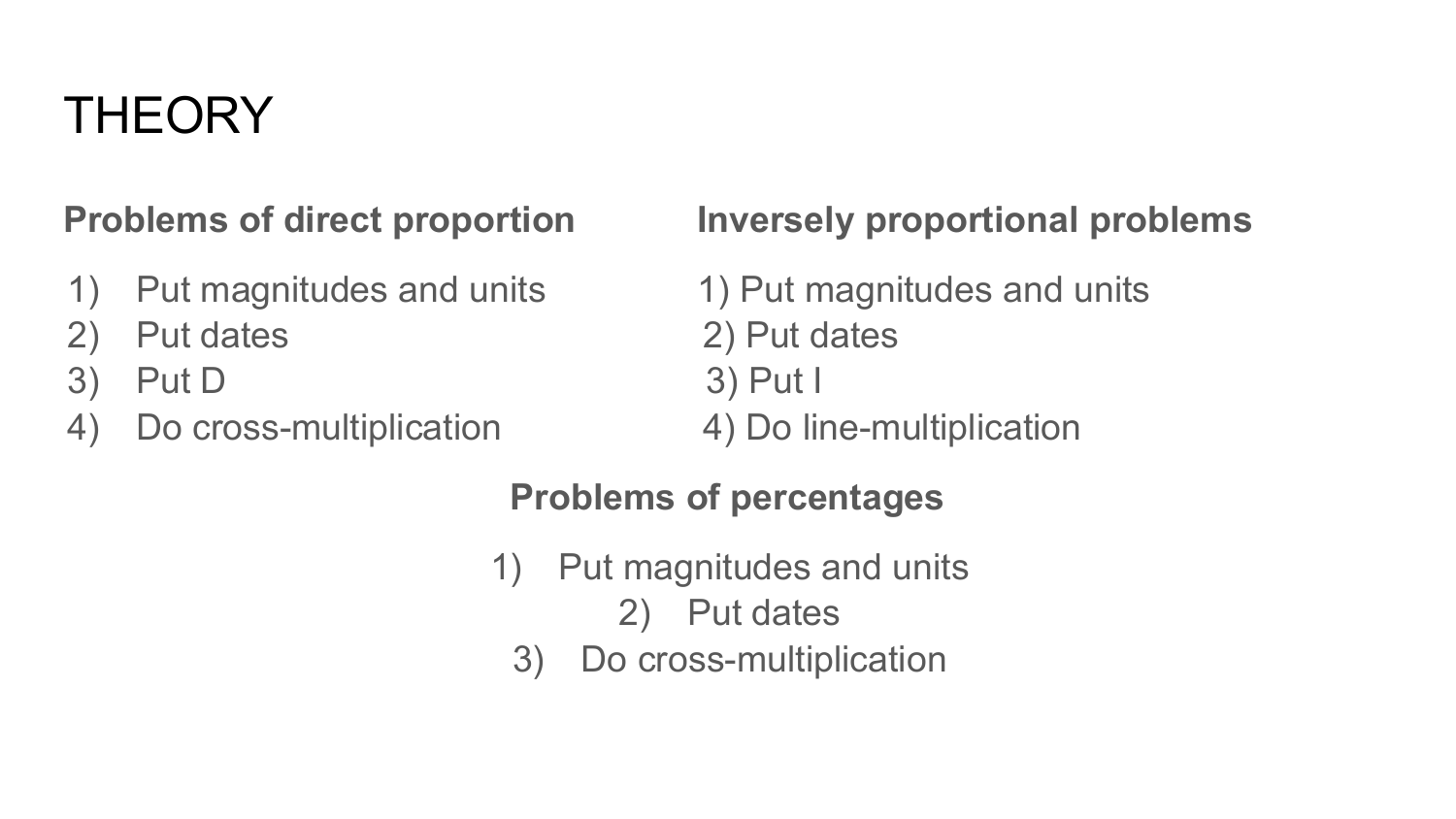#### EXERCISE 1

Say if the quantitites are directly proportional, inversely proportional or non-proportional:

|                                                                                 | D |  |
|---------------------------------------------------------------------------------|---|--|
| 1. The volumen of an amount of oil and its weight                               |   |  |
| 2. The price os apples and the numbers of kilos I can buy with the money I have |   |  |
| 3. The price of a cinmea tickets and the time the film lasts                    |   |  |
| 4. The distance travelled by a car and the number of revolutions of its wheel   |   |  |
| 5. A person's age and height                                                    |   |  |
| 6. The speed of a car and the time it takes to travel a certains distance.      |   |  |
| 7. The weight of a fish and its cost.                                           |   |  |
| 8. The speed of a car and the time it takes to travel                           |   |  |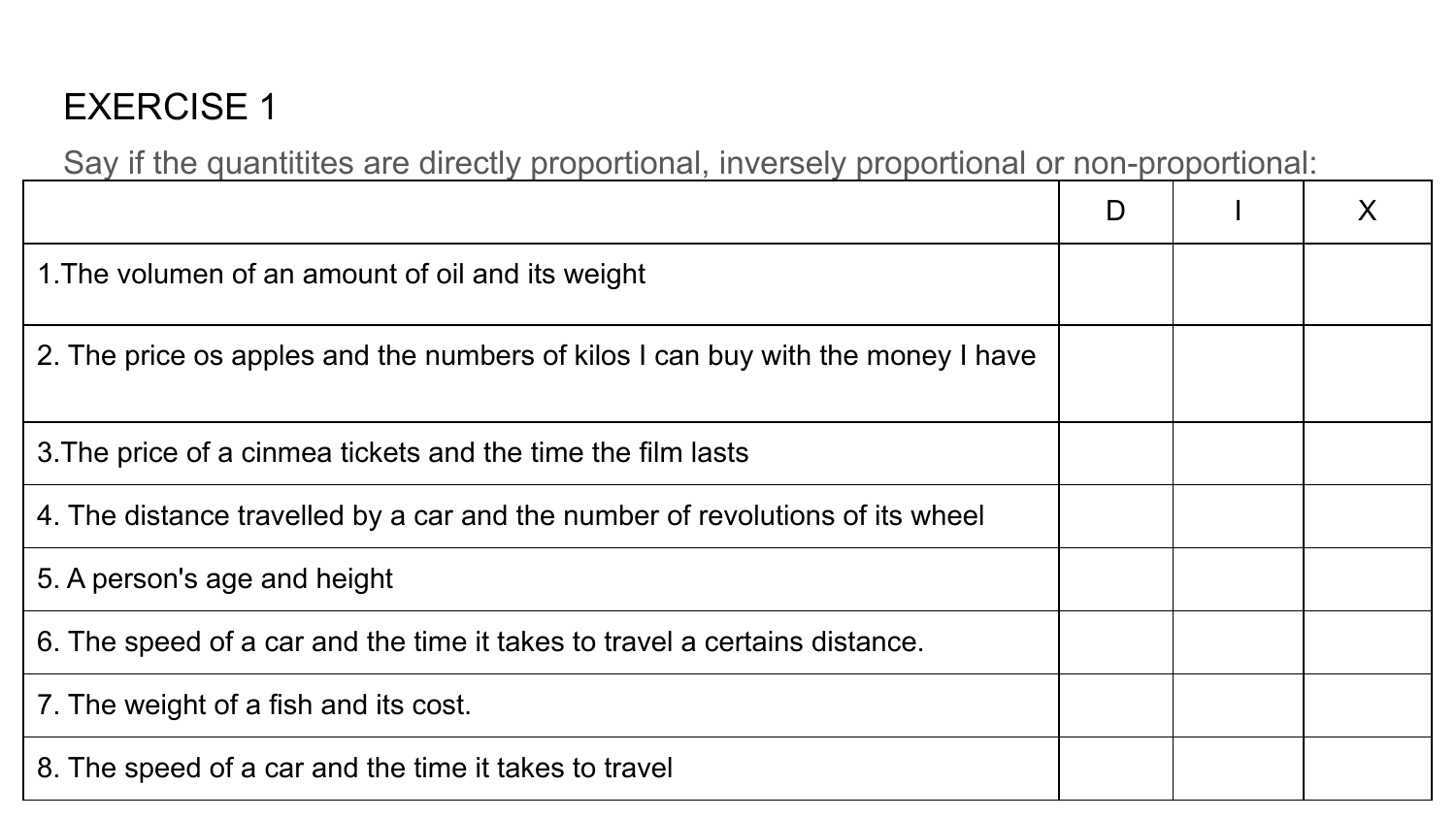#### EXERCISE 1

Say if the quantitites are directly proportional, inversely proportional or non-proportional:

| 1. The volumen of an amount of oil and its weight                               | X |   |   |
|---------------------------------------------------------------------------------|---|---|---|
| 2. The price os apples and the numbers of kilos I can buy with the money I have |   | X |   |
| 3. The price of a cinmea tickets and the time the film lasts                    |   |   | X |
| 4. The distance travelled by a car and the number of revolutions of its wheel   | X |   |   |
| 5. A person's age and height                                                    |   |   |   |
| 6. The speed of a car and the time it takes to travel a certains distance.      |   | X |   |
| 7. The weight of a fish and its cost.                                           | X |   |   |
| 8. The speed of a car and the time it takes to travel                           |   | Χ |   |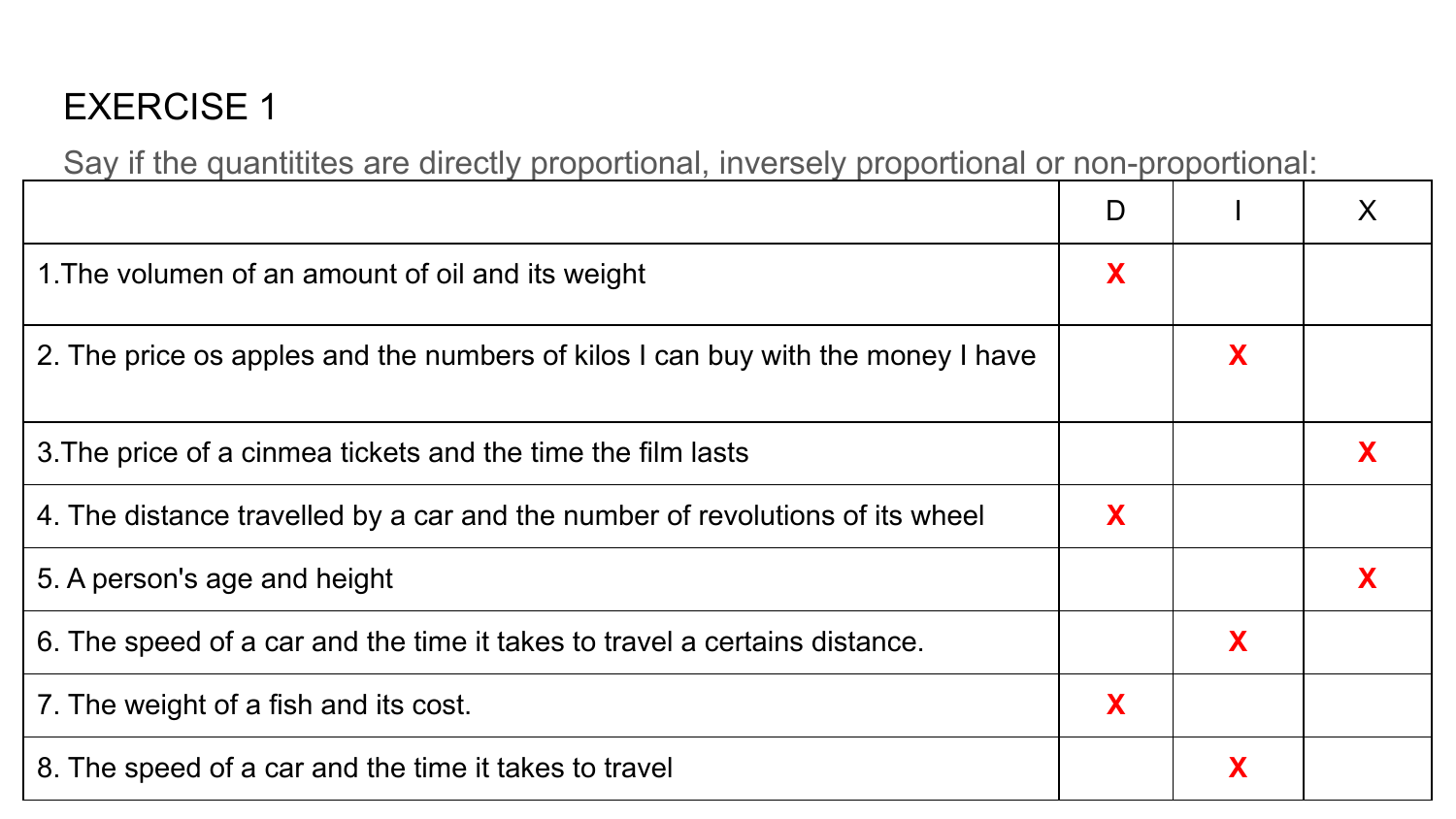### I paid 9.2€ for four pieces of chocolate. How much do I have to pay if I buy three pieces?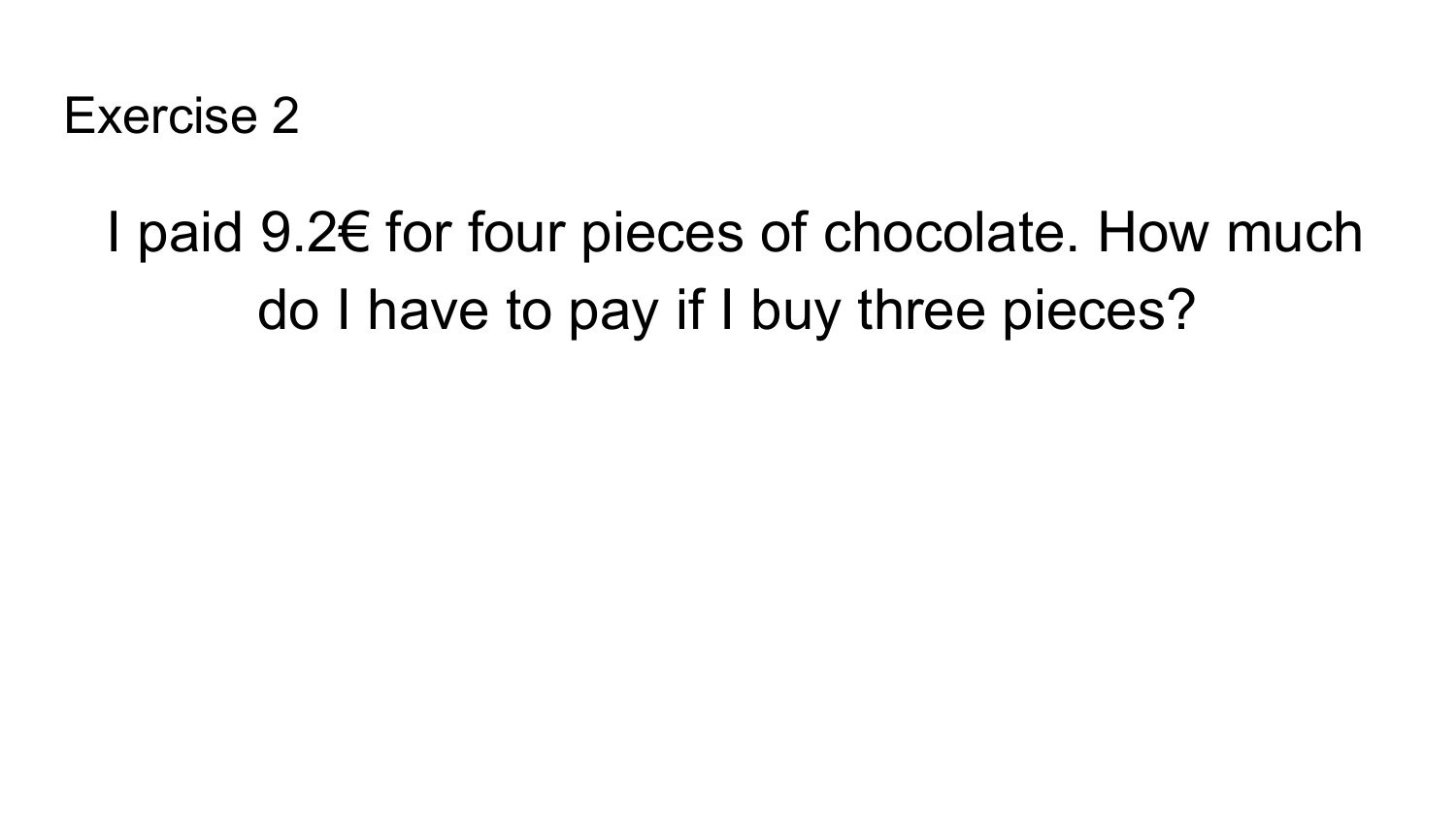#### I paid 9.2€ for four pieces of chocolate. How much do I have to pay if I buy three pieces? Solution: 6.9 €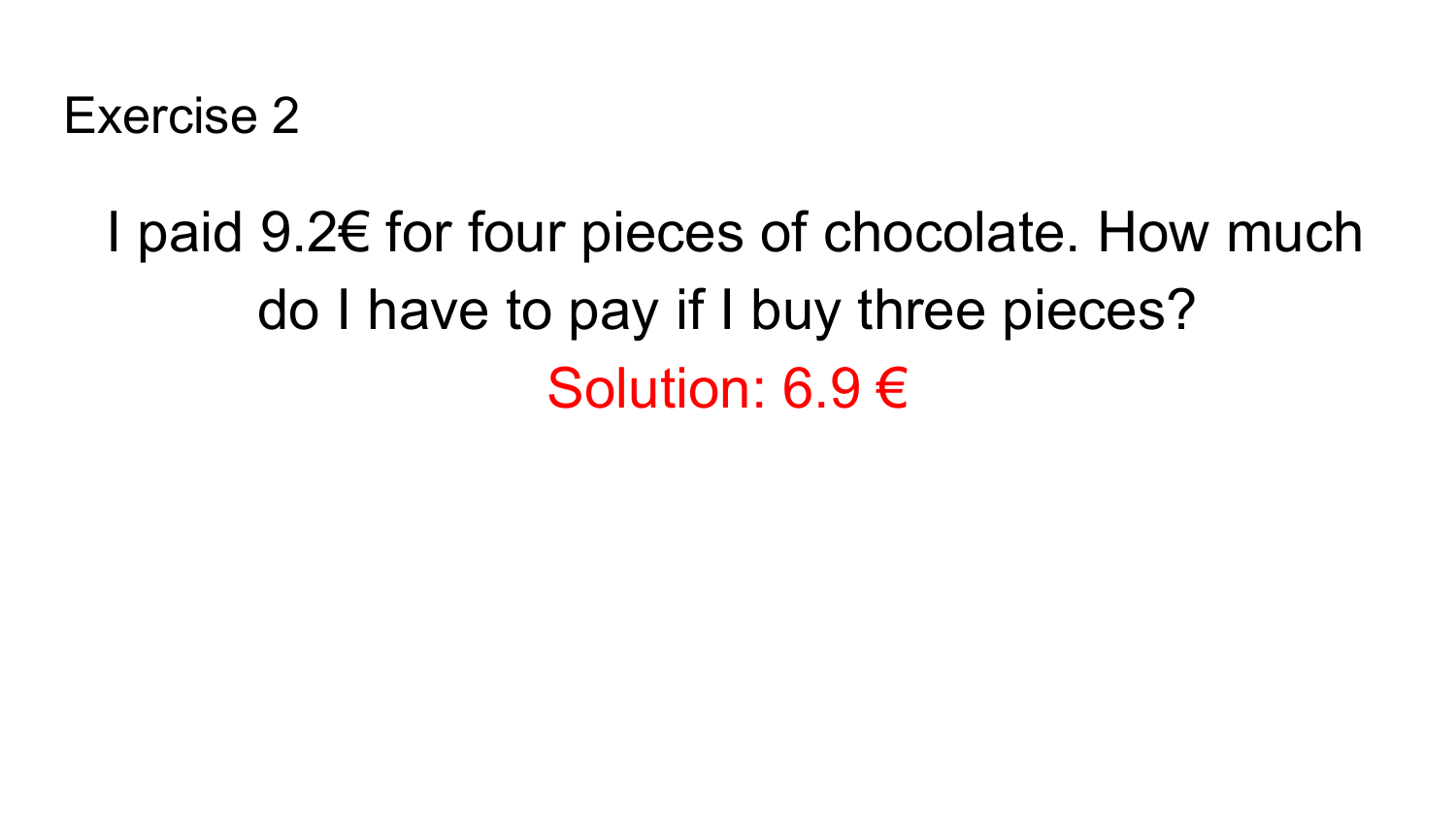A hiker, walking at 4 km/h, travels a certain distance in 30 minutes. How long will it take a cyclist to cycle the same distance at 15 km/h?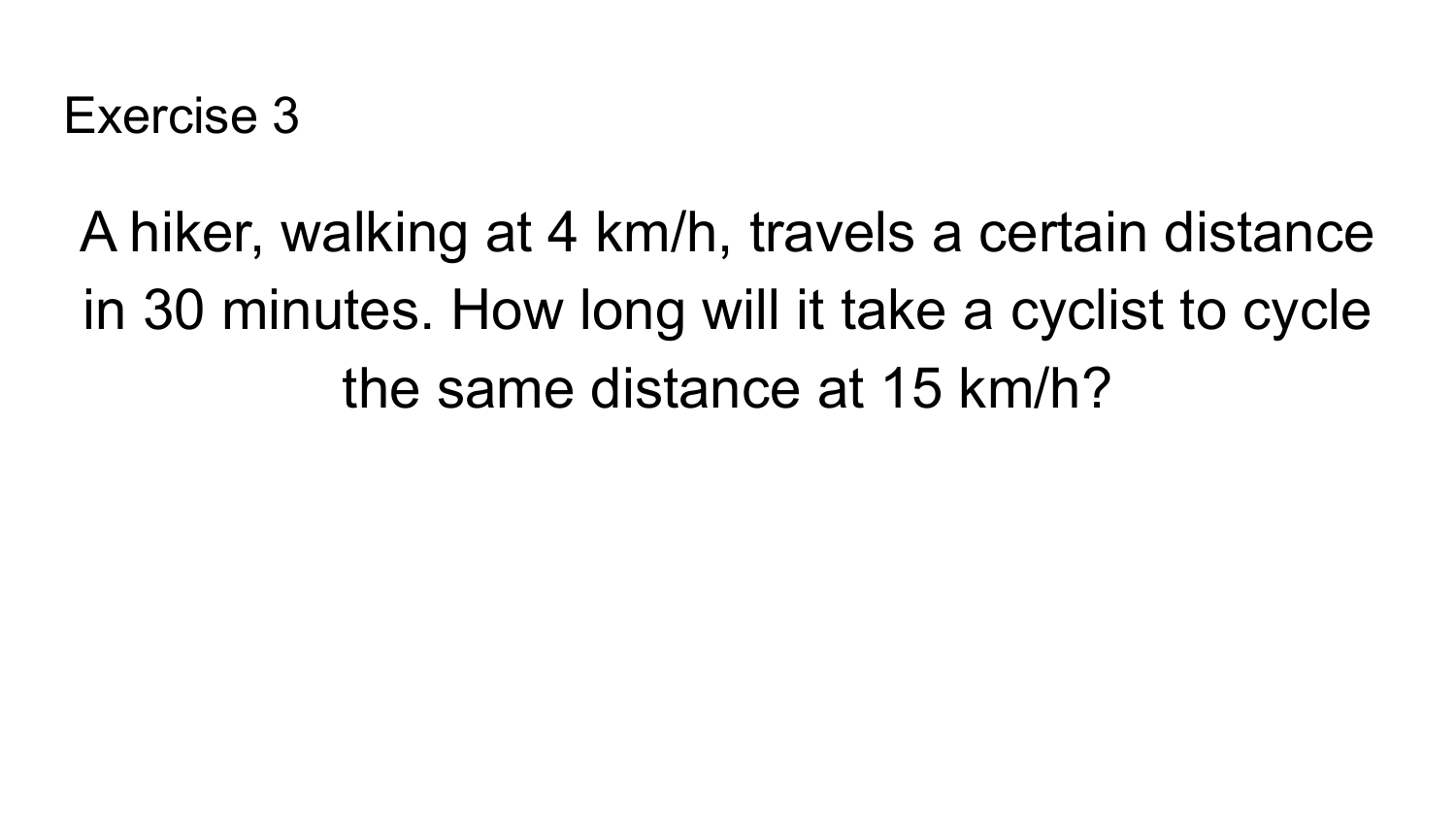A hiker, walking at 4 km/h, travels a certain distance in 30 minutes. How long will it take a cyclist to cycle the same distance at 15 km/h? Solution: 8 minutes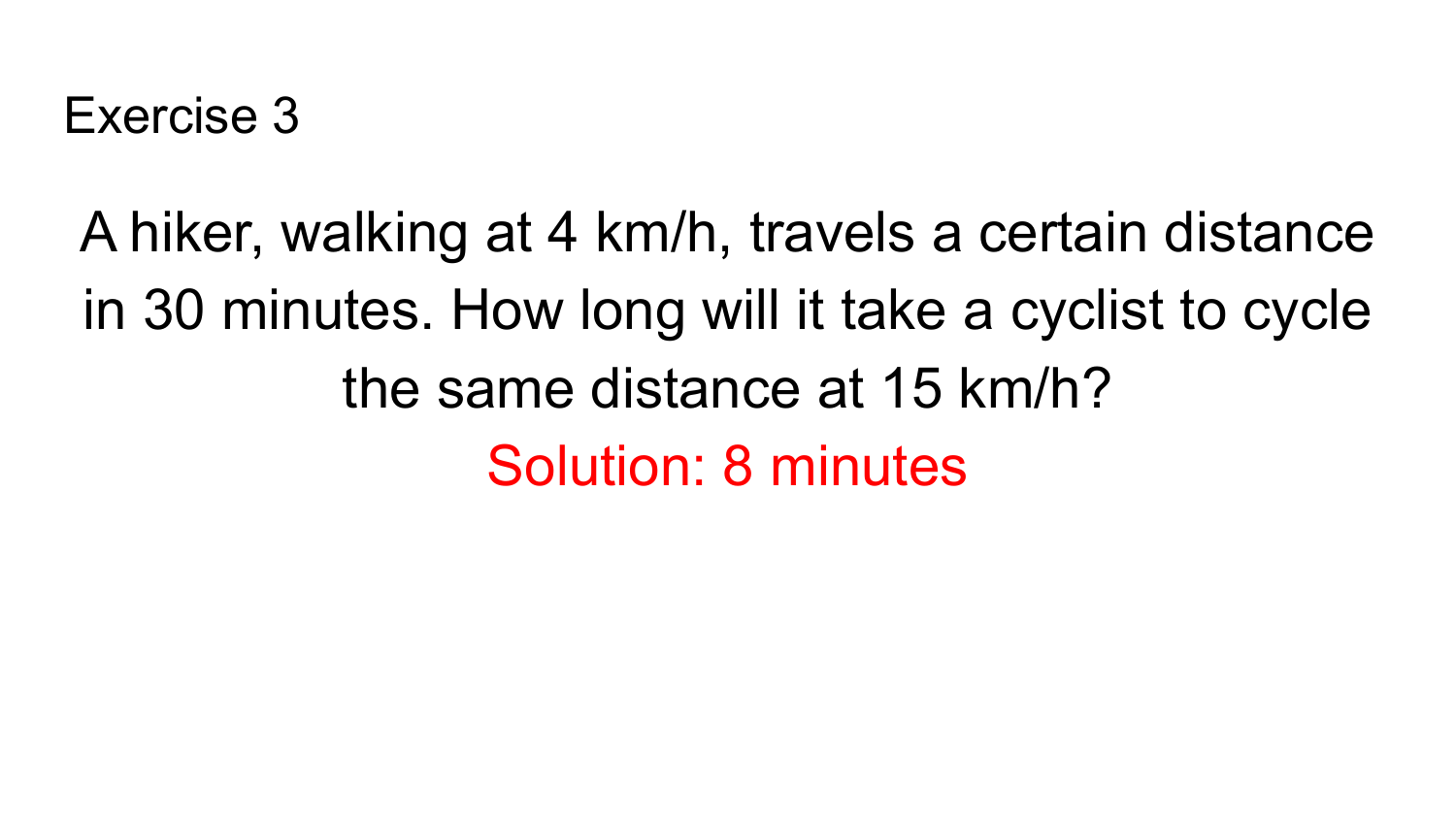#### There are 30 students in my class. 40% stay and eat in the school cafeteria. How many eat in the school?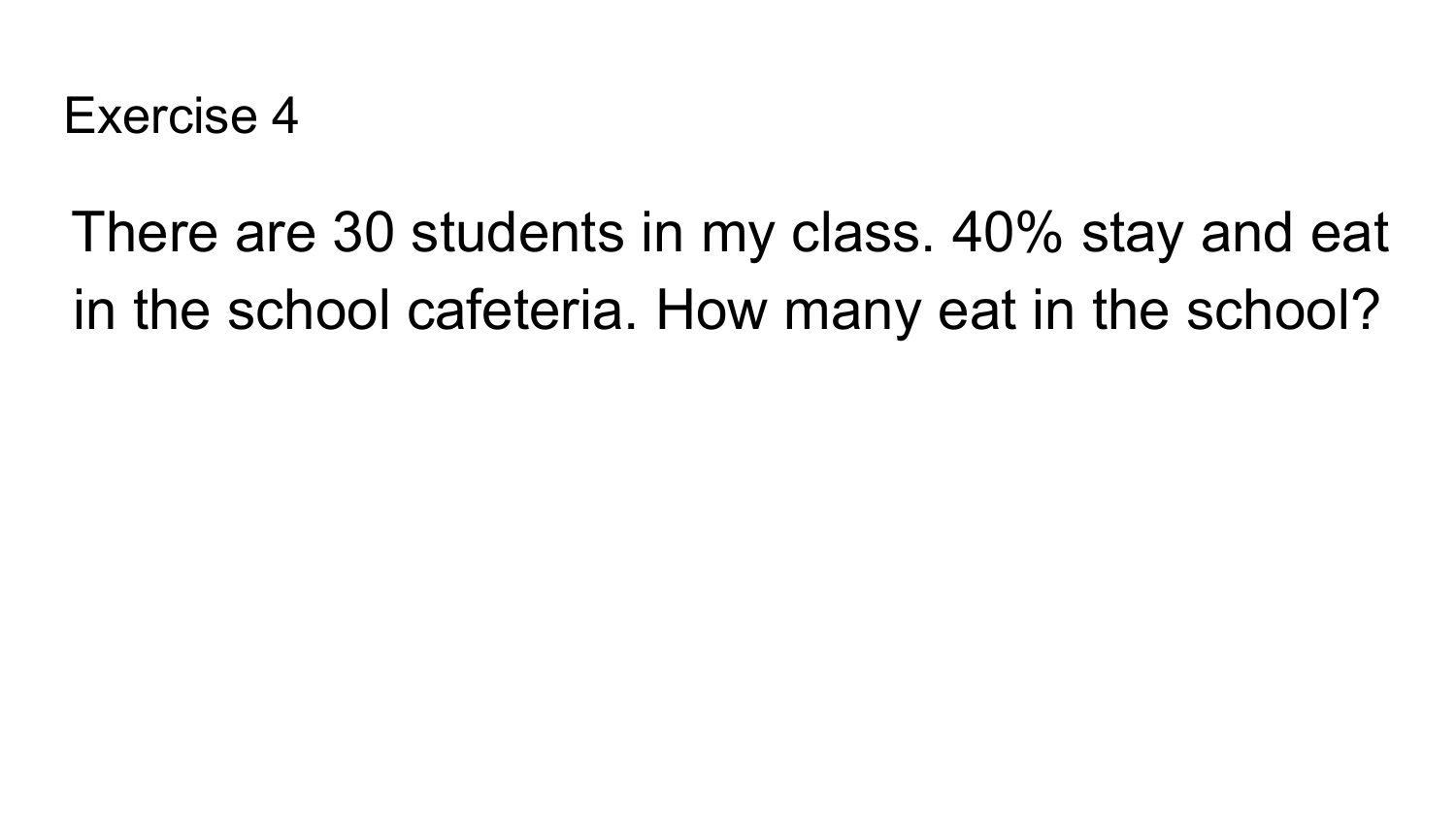## There are 30 students in my class. 40% stay and eat in the school cafeteria. How many eat in the school? Solution: 12 students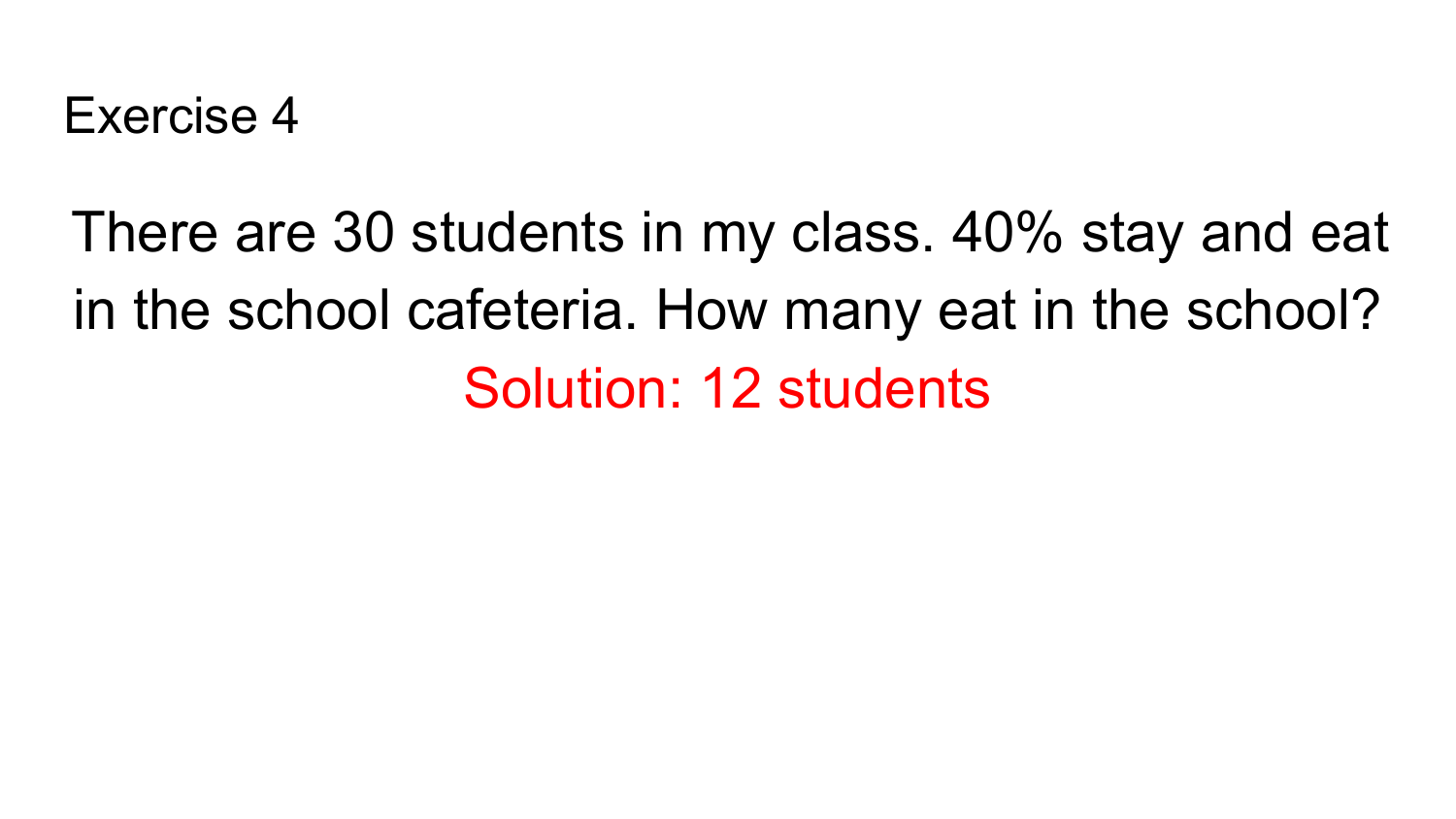

#### If 100 g of smoked salmon costs 2,4€, how much will 260 g cost?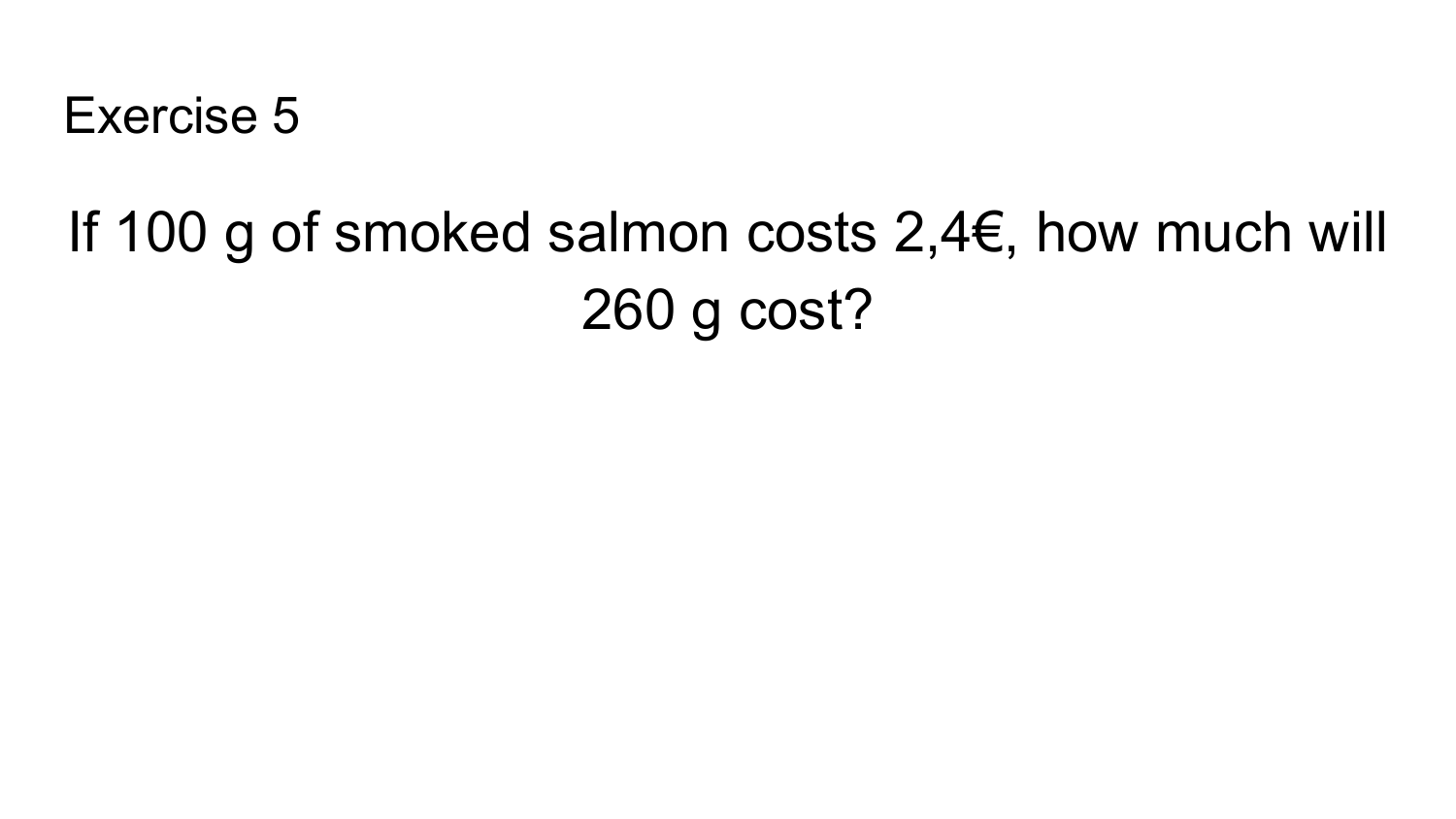#### If 100 g of smoked salmon costs 2,4€, how much will 260 g cost? Solution: 6.24€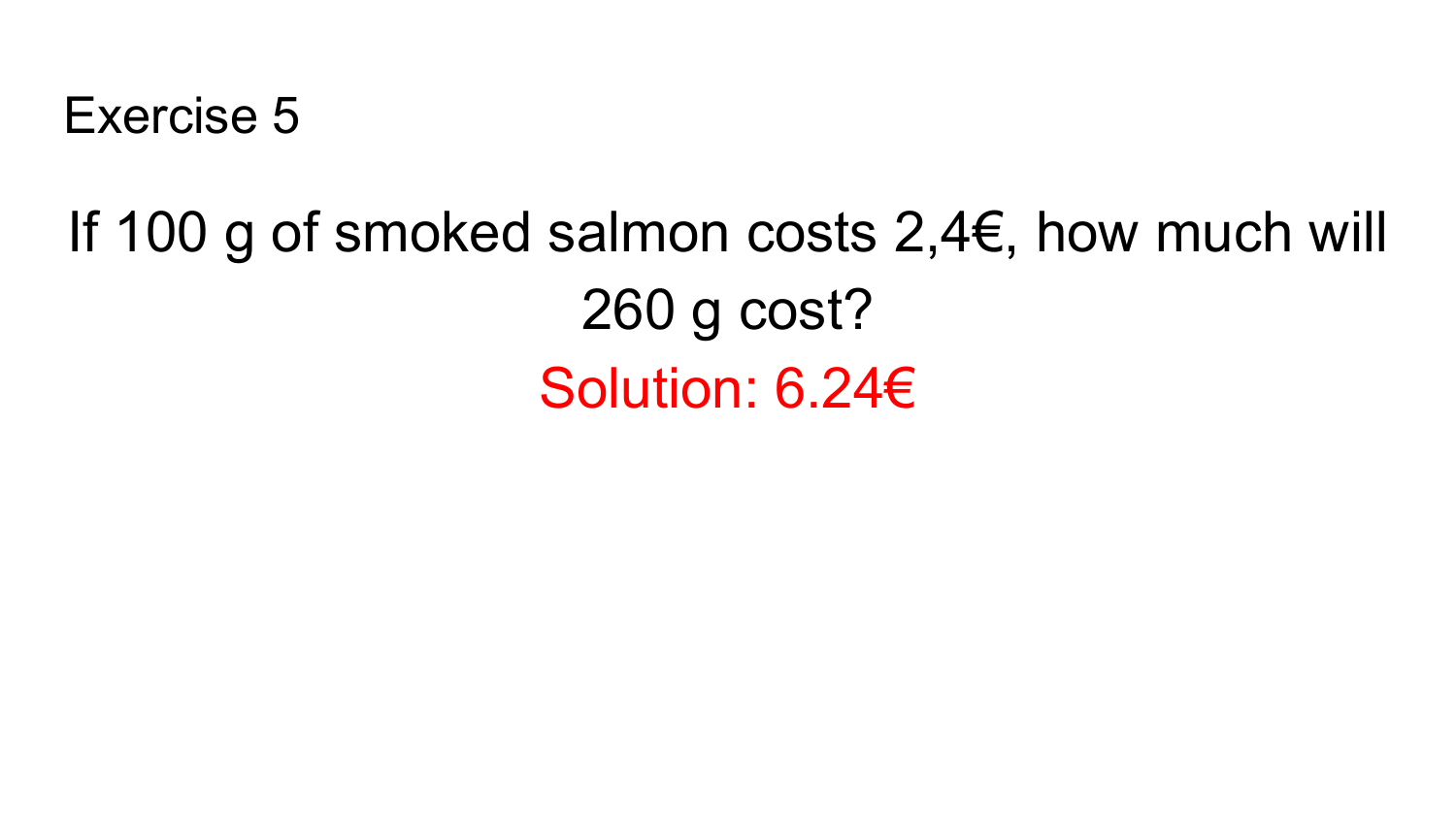### A clothing store announces a discount of 15% on all their clothes. How much is a dress that usually cost 140 €?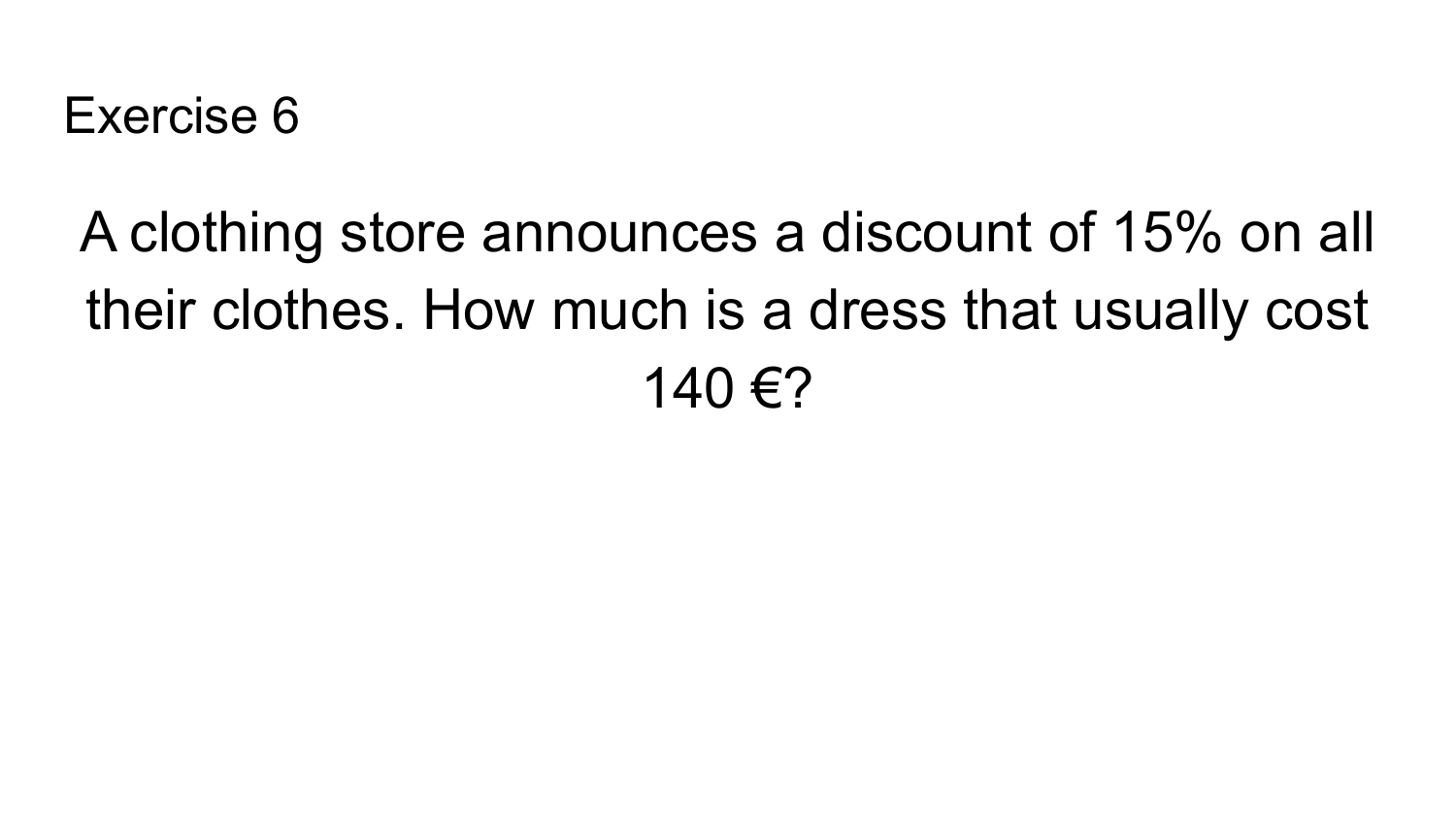## A clothing store announces a discount of 15% on all their clothes. How much is a dress that usually cost 140 €? Solution: 119€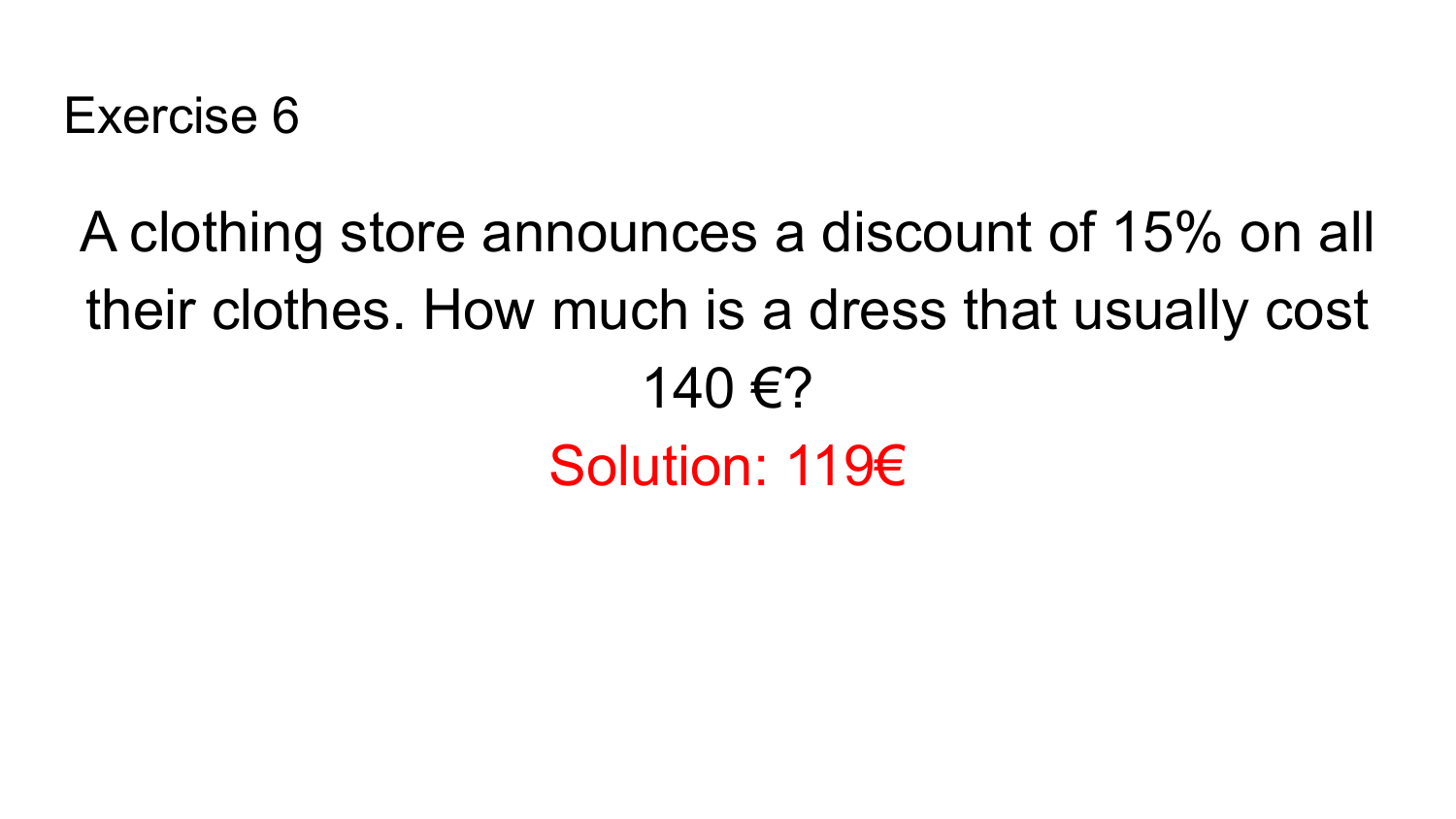## A farmer has enough food in his barn to feed 25 cows for 18 days. How long can the farmer feed 45 cows with the same food?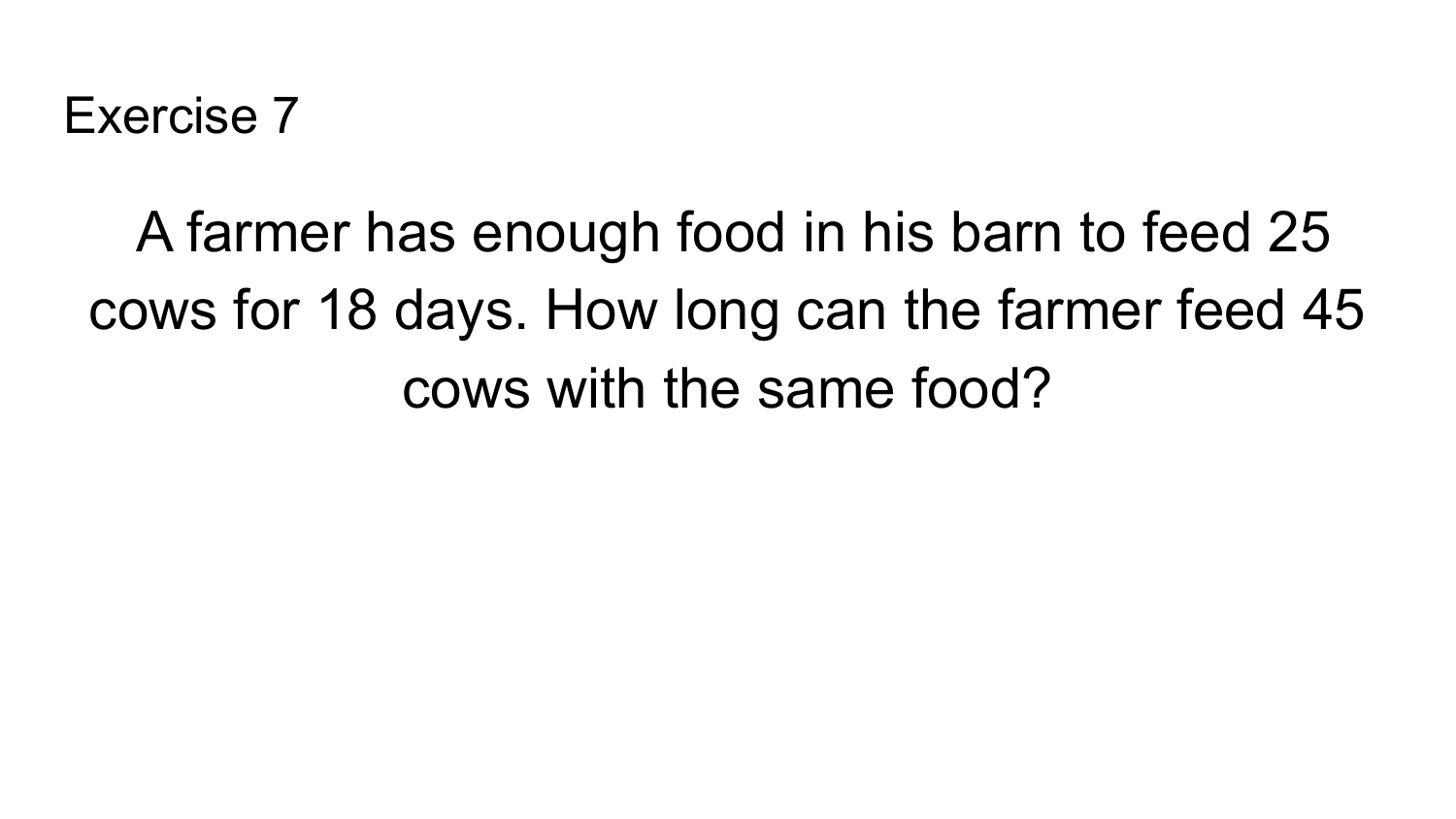## A farmer has enough food in his barn to feed 25 cows for 18 days. How long can the farmer feed 45 cows with the same food? Solution: 10 days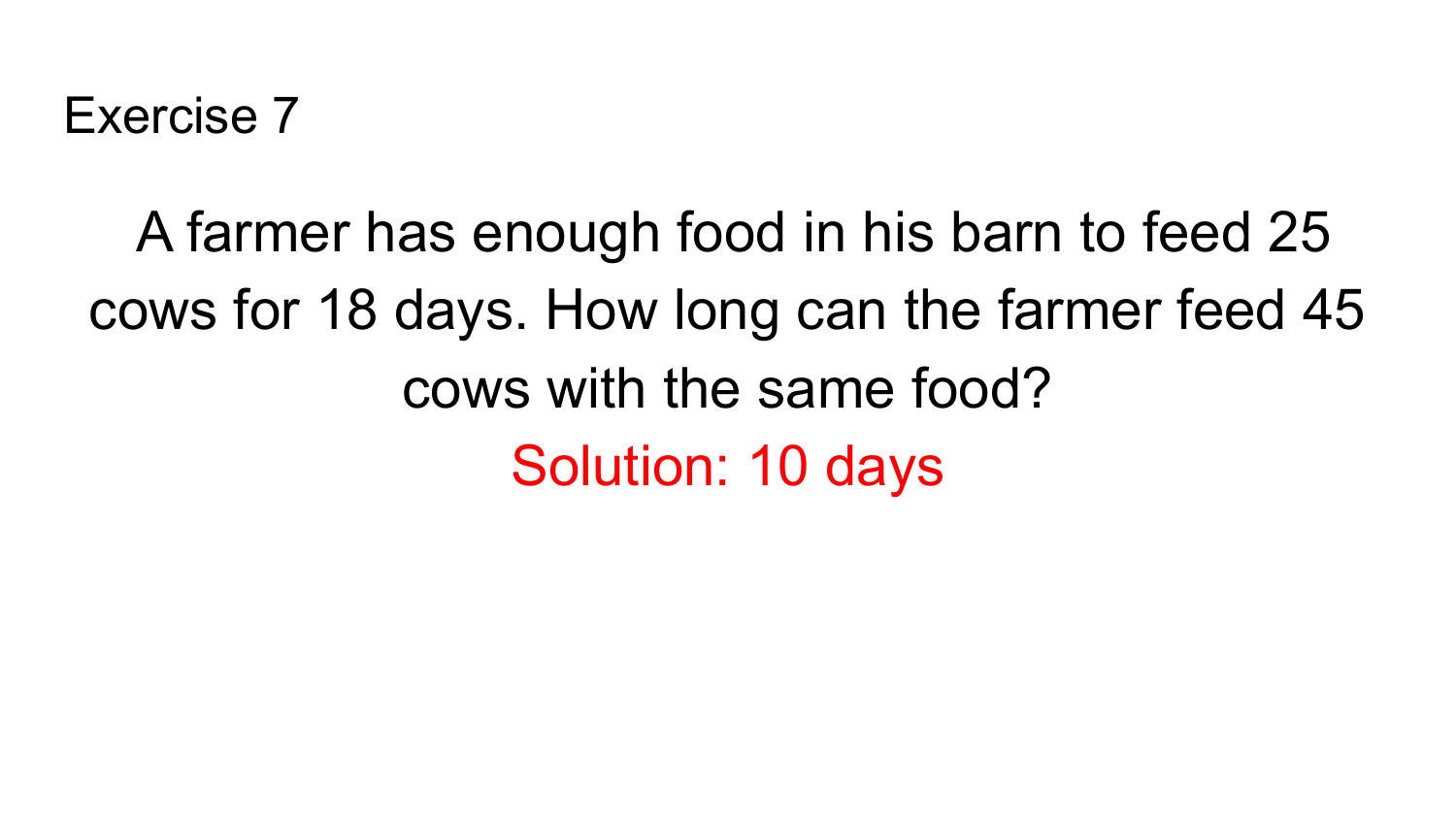On Monday the cost of a plane ticket was 140€m but on Wednesday it was 15% more expensive. What was the cost of the plane ticket on Wednesday?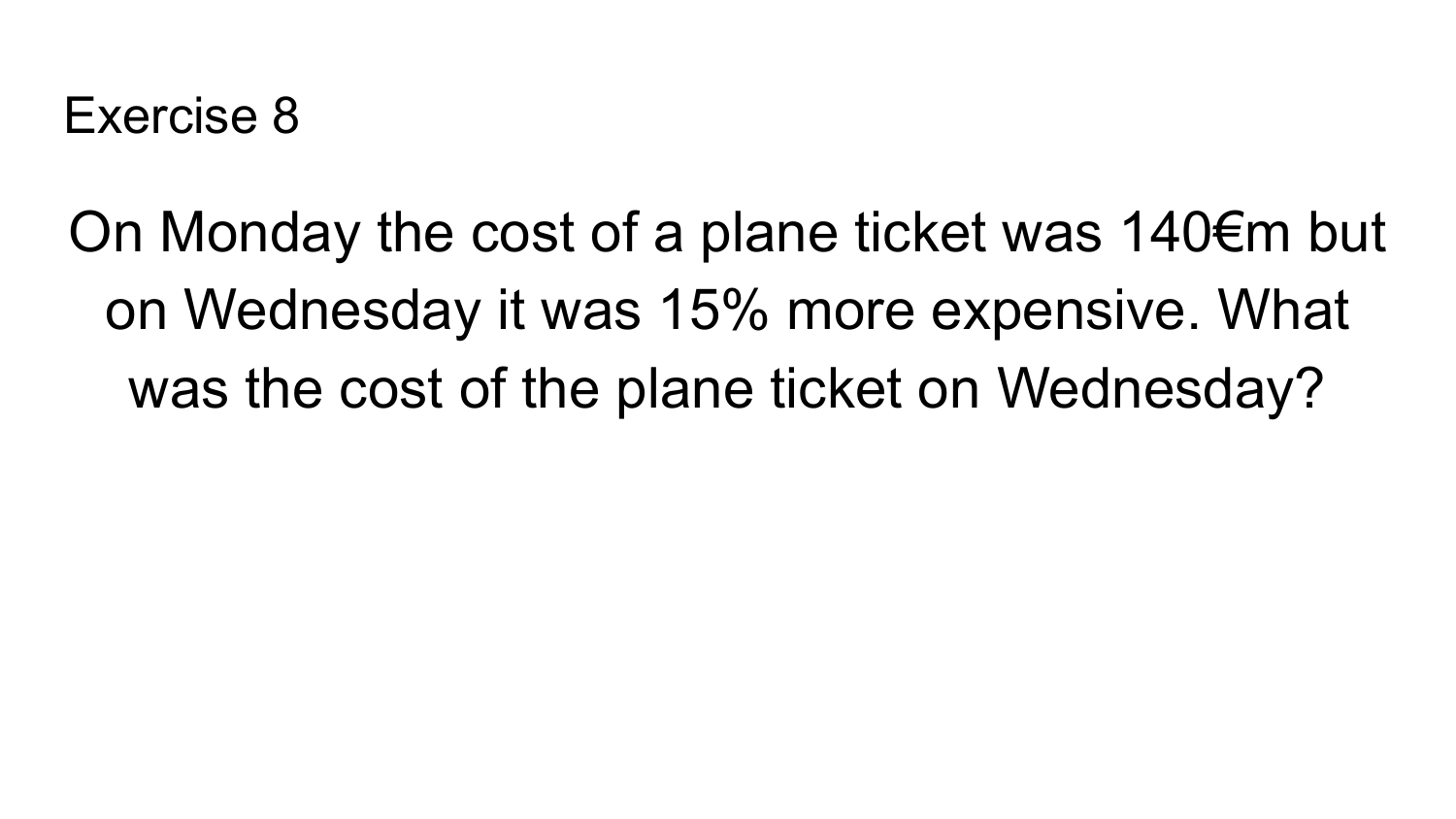On Monday the cost of a plane ticket was 140€m but on Wednesday it was 15% more expensive. What was the cost of the plane ticket on Wednesday? Solution: 161€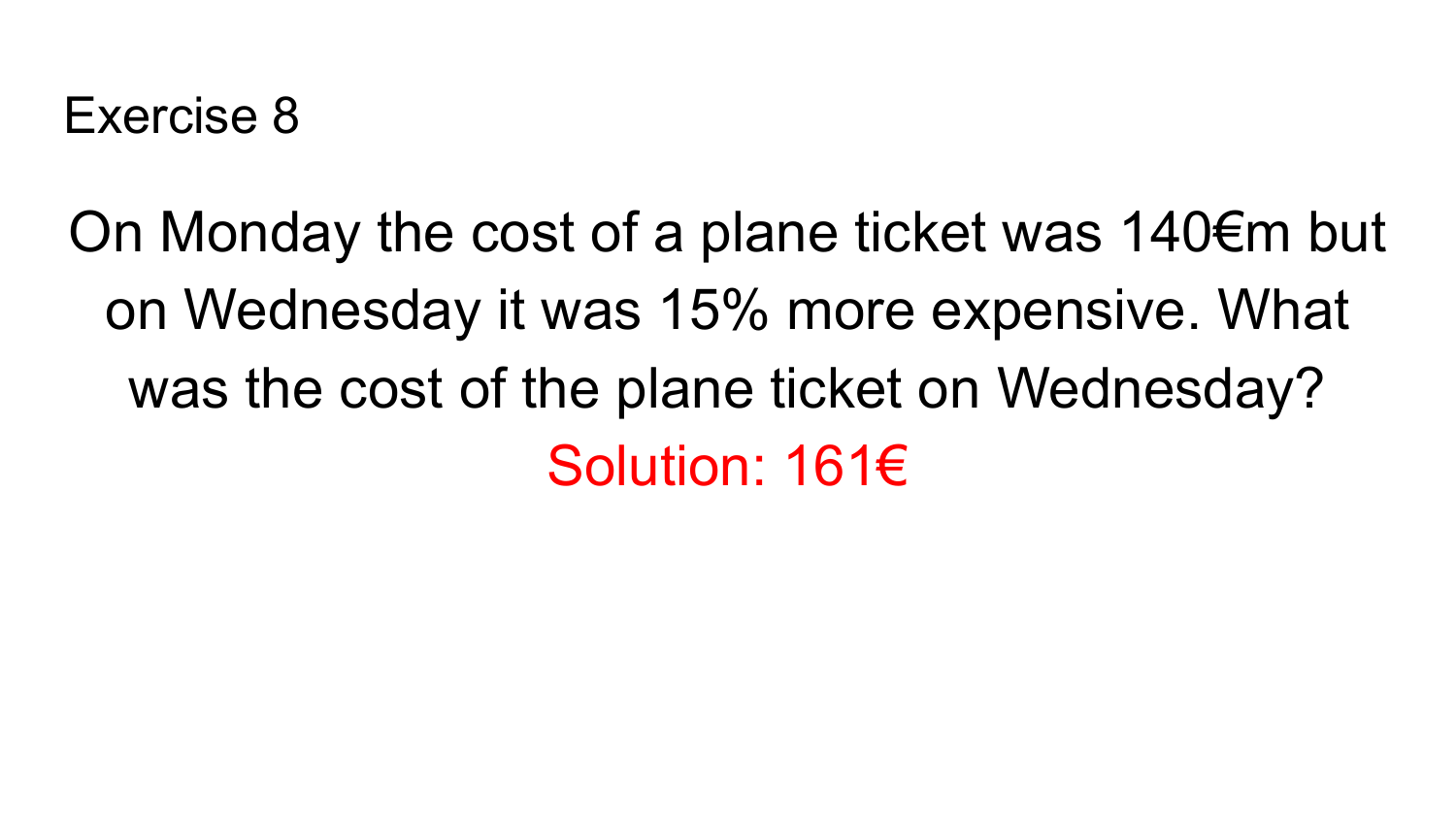## 7000 people in a city of 20000 inhabitants live in rented houses. What percentage is it?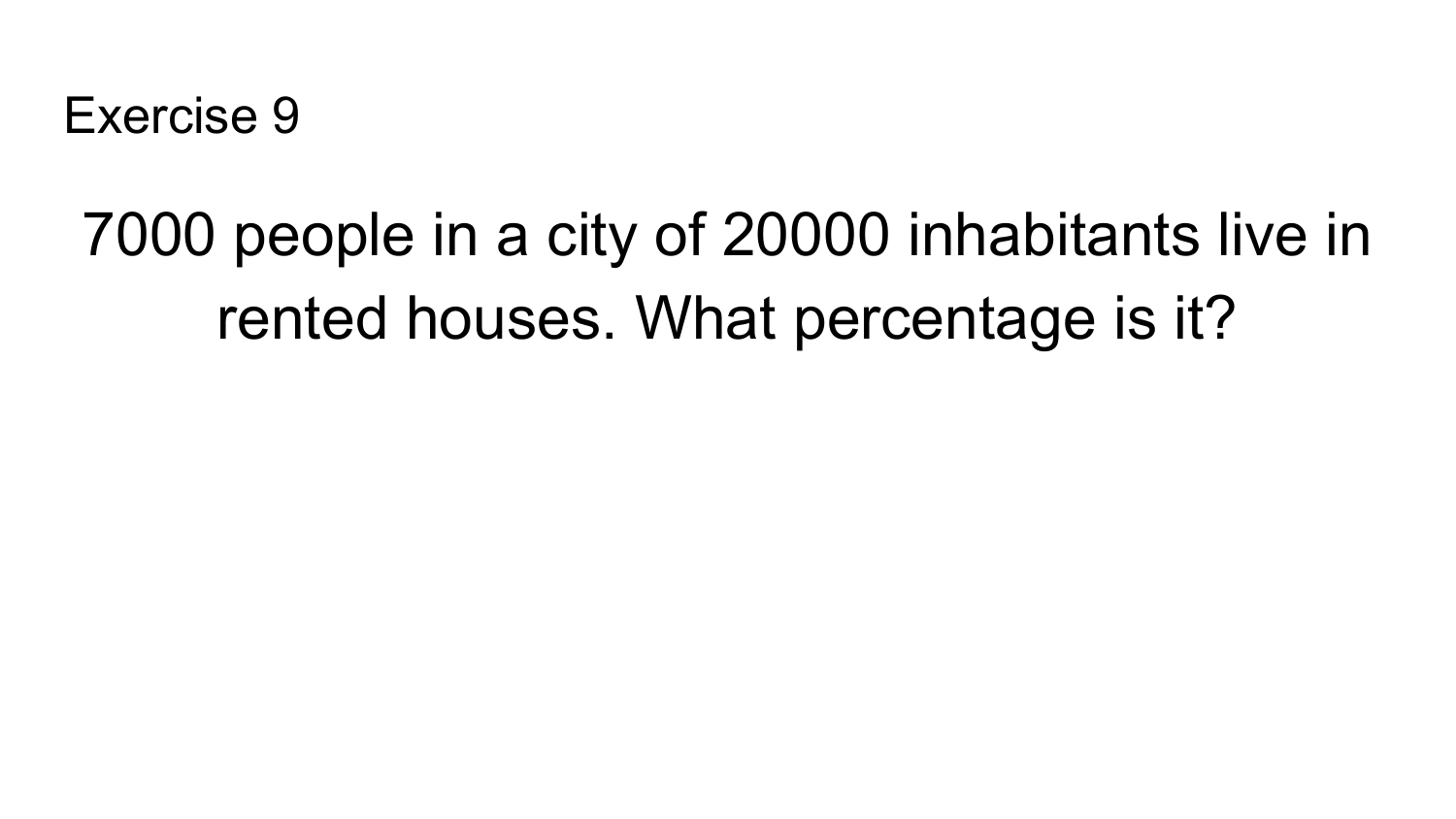## 7000 people in a city of 20000 inhabitants live in rented houses. What percentage is it? Solution: 35%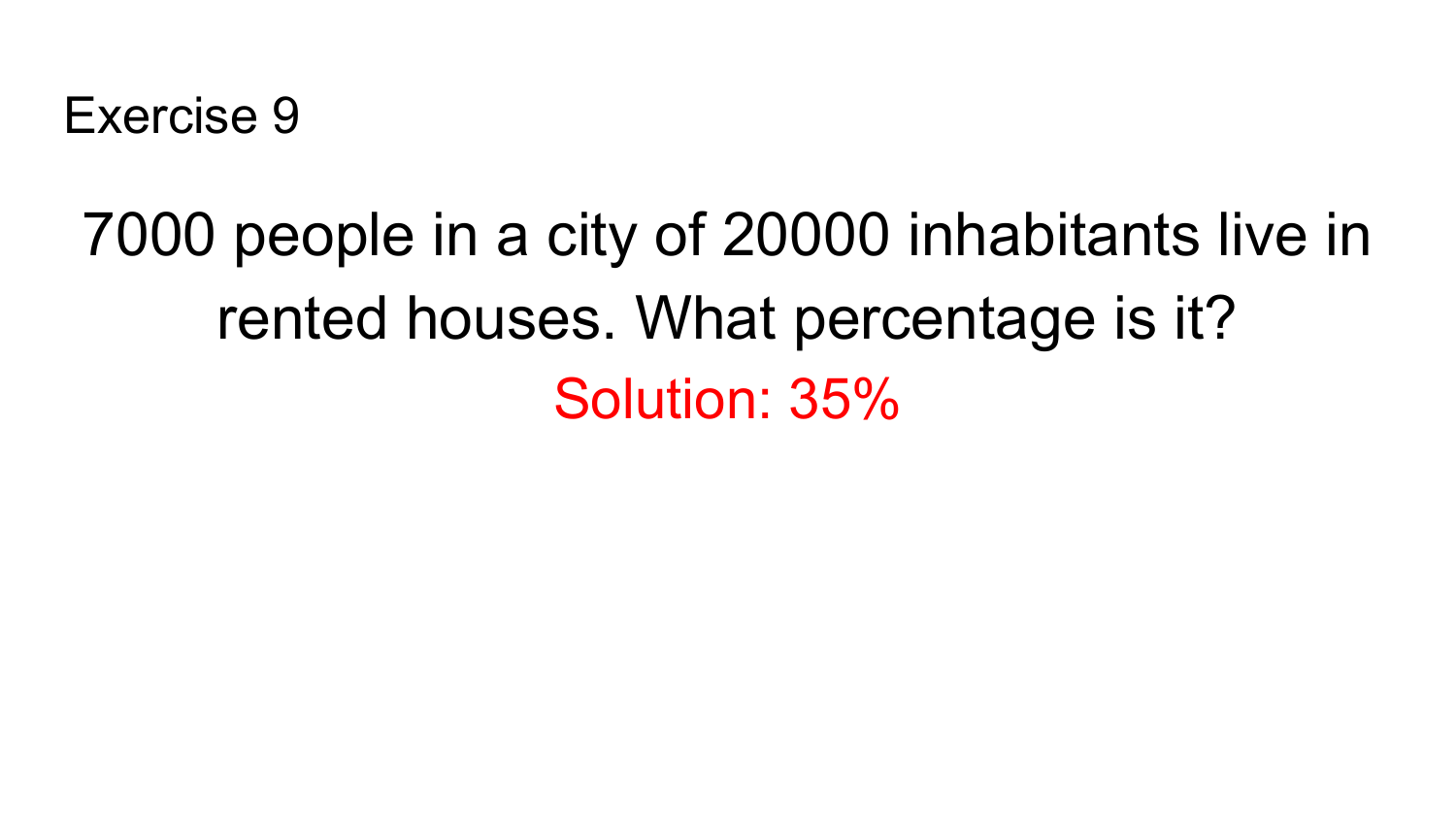For every 20€ you spend on shopping, you receive a three euros discount. How many discount vouchers will you get if you spend 140€?